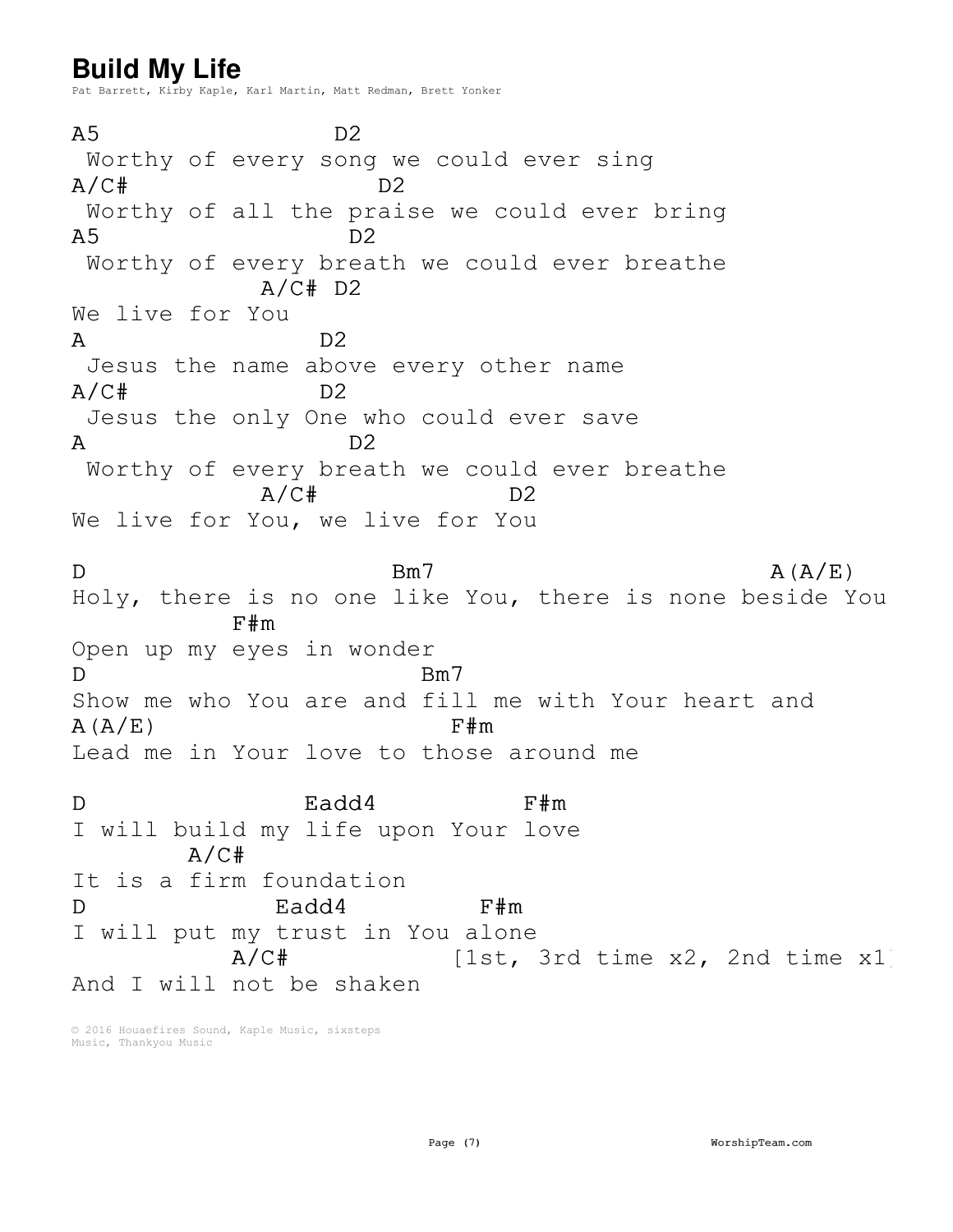## **Kyrie Eleison**

Ted Kim, Cindy Rethmeier

Bm G D For the things we've done and left undone Bm G D For the ways we've wandered from Your heart A G Forgive us, we pray A G Forgive us, we pray Bm G D

For the idols we put on Your throne Bm G D For the loves we choose above Your own A G Forgive us, we pray A G Forgive us, we pray

G A Lord have mercy, Christ have mercy Bm D [repeat] Lord have mercy on us, on us

Bm G D For the lies that we clutch to our chests Bm G D For the fear that wants to steal our breath A G Forgive us, we pray A G And give us Your grace

## G A Bm D [x4] Forgiving God, forgiving us

© 2017 Mercy / Vineyard Publishing